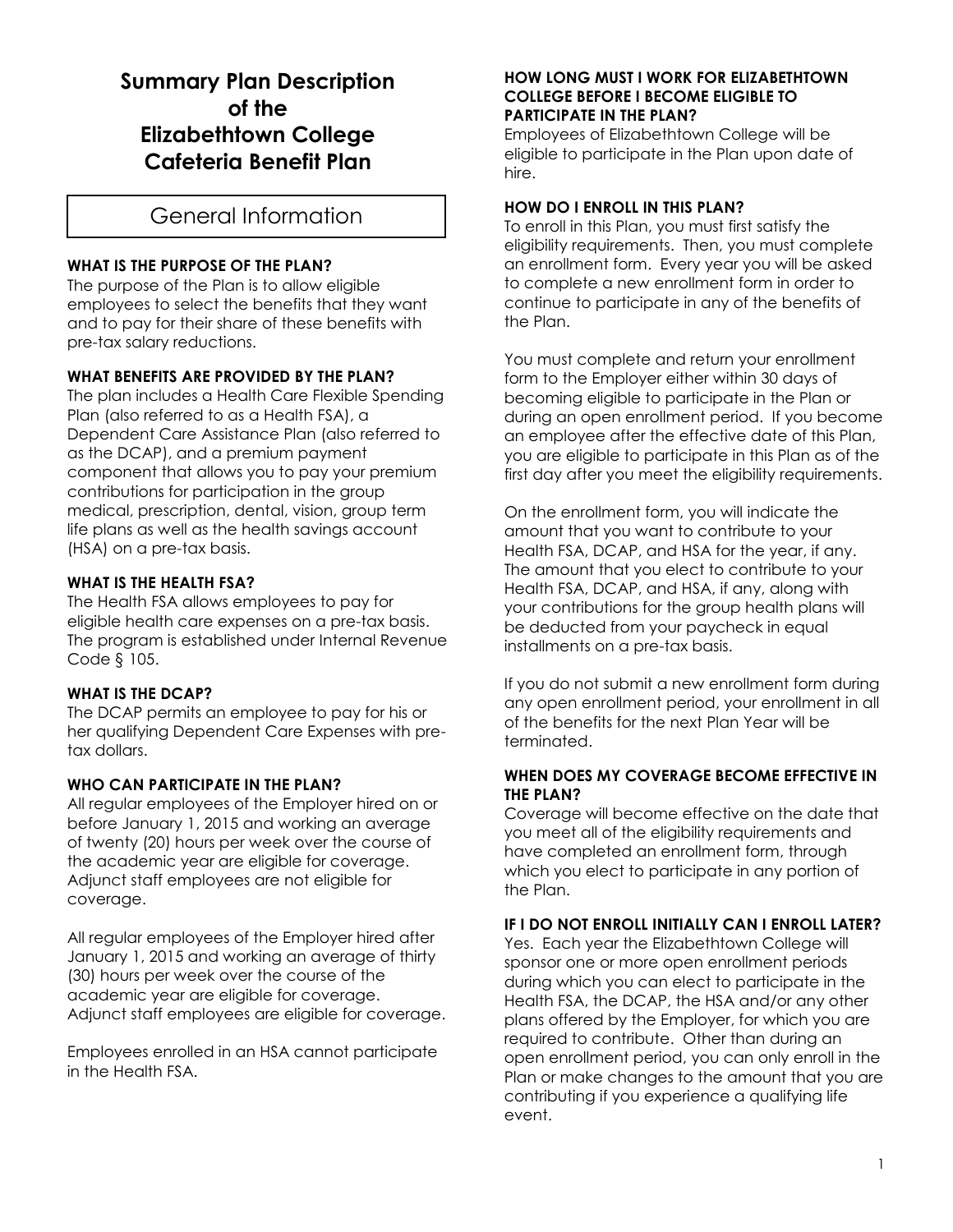Qualifying life events include:

- Marriage or divorce
- Death of a spouse or dependent
- Birth or adoption (or placement for adoption) of a child
- Change in dependent child's custody
- Any other event that changes the number of your dependents
- Change in employment status that causes a gain or loss of Plan eligibility
- Eligibility for Medicare, Medicaid or CHIP
- Loss of eligibility for Medicaid or CHIP coverage
- Determination of eligibility for Medicaid or CHIP premium assistance
- For the DCAP, employees may revoke or change their salary reduction elections if the employee experiences a change in dependent care provider or in dependent care provider cost for services.

Changes to participation and/or to contribution amounts during the plan year must be made on account of and consistent with the qualifying life event and must be made within 60 days of the event for changes due to loss of eligibility for Medicaid or CHIP or determination of eligibility for premium assistance under Medicaid or CHIP. For all other changes, enrollment must be made within 30 days.

Any deadlines for HIPAA special enrollment rights that would have taken place within the outbreak period (March 1, 2020 through sixty (60) days after the government lifts the national state of emergency) are tolled. Employees have thirty (30) or sixty (60) days to request a HIPAA special enrollment right starting sixty (60) days after the national state of emergency is lifted.

The Health FSA and/or DCAP may be revoked, decreased, made, or increased without experiencing an exception to irrevocability as described within the Plan Document and this Plan Summary.

# **WHAT IS THE MAXIMUM AMOUNT THAT I MAY CONTRIBUTE TO THIS PLAN?**

The *Maximum Contribution* for the Health FSA is \$2,850 per plan year. If both you and your spouse are employees of Elizabethtown College you can both contribute up to \$2,850. The *Maximum Contribution* for the DCAP is \$10,500 per plan year. However, if you are married and reside with your spouse, but you file a separate income tax return, then the maximum that you may elect is \$5,250. (This maximum includes any amount contributed by both you and your spouse). Also, your contribution to the DCAP cannot exceed your or your spouse's earned income for the year.

## **IS THERE A MINIMUM CONTRIBUTION AMOUNT?**

No. You may contribute as little as you wish to either the Health FSA or the DCAP to participate in that portion of the Plan.

#### **WHAT HAPPENS WHEN AN EMPLOYEE'S HEALTH FSA FUNDS ARE NOT USED DURING THE PLAN YEAR?**

Any unused funds remaining in an Employee's Health FSA at the end of the Plan Year and the claims submission period will be carried over to a maximum of \$570.

## **HOW WILL CARRY OVER AMOUNT WORK?**

All claims will be paid out of any balance remaining in your account from the prior Plan Year until that balance is used. This means that if you have an expense that was incurred during the prior year (but have not yet submitted it), and you submit a claim incurred during the current Plan Year, this claim will be paid out of last year's account balance. If you wait to submit a claim from the prior year, you may find that last year's Account balance has been spent and the claim is not eligible for payment using this year's funds.

#### **WHAT HAPPENS TO ANY MONEY IN MY ACCOUNTS THAT I DON'T USE?**

The IRS requires that you forfeit any unclaimed money in your Health FSA and DCAP at the end of each Plan Year or after termination of participation in the Plan. In addition, you may carry over up to \$570 under the Health FSA for use in the next Plan Year. You can submit claims for up to 90 days after the end of the Plan Year or after your participation terminates.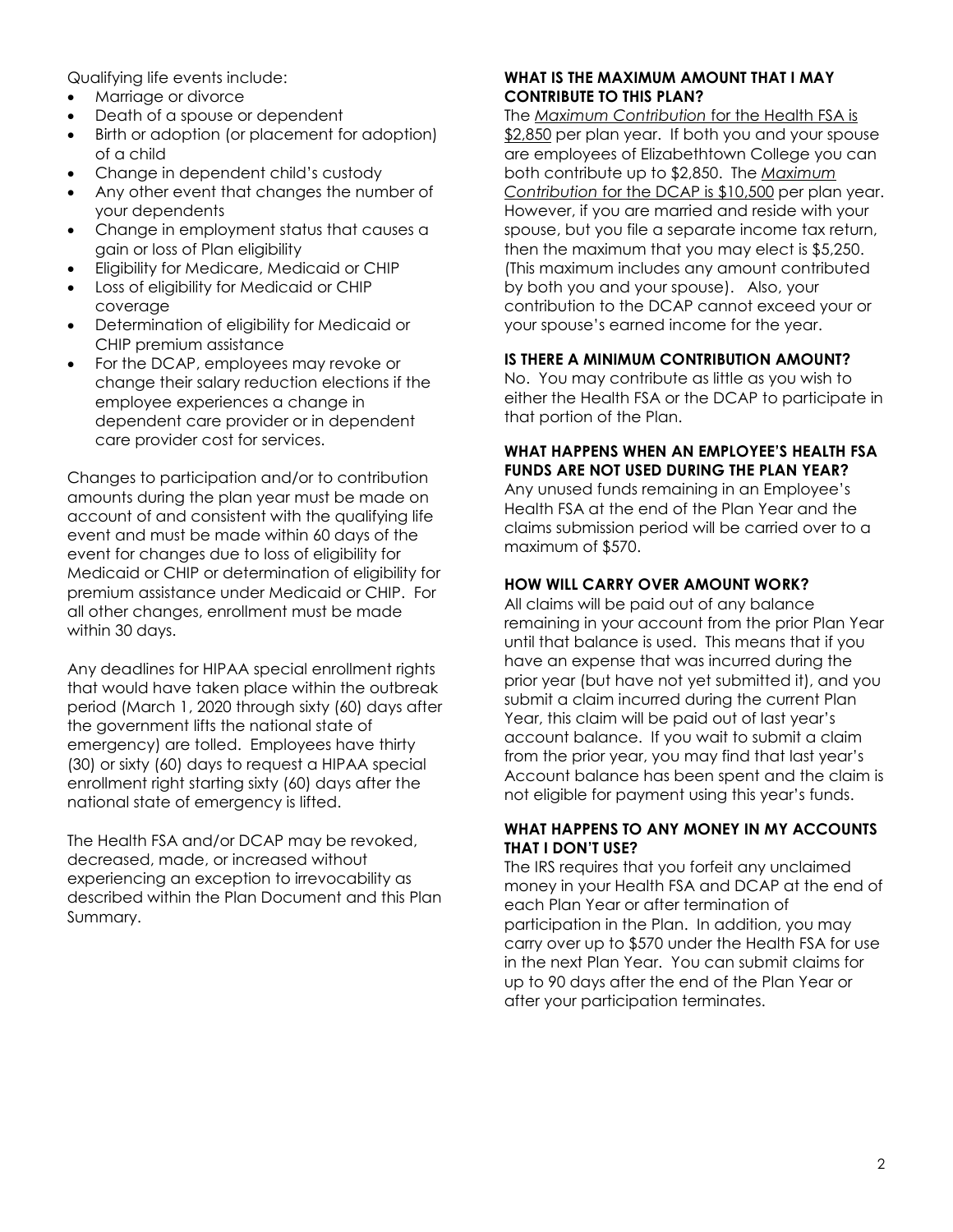# Details of Health Care Flexible Spending Account

## **HOW DOES THE HEALTH CARE FLEXIBLE SPENDING ACCOUNT WORK?**

The Health FSA works like this:

- During enrollment, you specify how much you want to set aside from your paycheck each month up to the Maximum Contribution;
- This amount is deposited in your Health Care Account, though the account exists only as a paper record;
- When you have an eligible expense, you will submit a claim form or use your debit card and submit, when applicable, either an Explanation or Benefits from the insurance company or a detailed receipt from the provider to the Claims Administrator as verification of the expense;
- If the claim is eligible for reimbursement, the Claims Administrator will send you or the provider of services a check and subtract that amount from your balance (if submitting a paper claim) or, if using the debit card, the amount will be subtracted directly from your balance once the expense has been substantiated.

## **HOW DOES THE HEALTH CARE FLEXIBLE SPENDING ACCOUNT SAVE ME MONEY?**

You save money on your taxes. Your Health FSA contributions are deducted from your paycheck on a pre-tax basis. This means that you do not have to pay taxes on the money deducted from your pay.

The tax savings are reflected in your paycheck each month, all year.

The savings depend on your particular tax situation. You can look at Internal Revenue Service Publication 502 [\(www.IRS.gov\)](http://www.irs.gov/) or consult your tax advisor for additional information.

#### **WHOSE HEALTH CARE EXPENSES CAN BE REIMBURSED WITH THE MONEY IN MY HEALTH CARE FLEXIBLE SPENDING ACCOUNT?**

The health care expenses of the following individuals are eligible for reimbursement:

- An eligible employee of Elizabethtown College who participates in the Plan (once enrolled, an employee will be considered a "Participant");
- A Participant's spouse; and/or

 Any child (as defined in Internal Revenue [Code §152\(f\)\(1\)\)](https://checkpoint.riag.com/getDoc?DocID=T0RULNG70:17544.1&pinpnt=) of the Participant who as of the end of the taxable year has not attained age 27 and any other individual who is a dependent as defined as in [Code §152](https://checkpoint.riag.com/getDoc?DocID=T0TCODE:4677.1&pinpnt=) , determined without regard to subsections (b)(1), (b)(2), and (d)(1)(B) thereof and related IRS publications.

You may be asked to list each eligible dependent on the enrollment form.

#### **WHAT EXPENSES ARE ELIGIBLE FOR REIMBURSEMENT UNDER MY HEALTH CARE FLEXIBLE SPENDING ACCOUNT?**

To be eligible for reimbursement, health care expenses must meet the statutory requirements of IRC § 213d and be included on the list below.

However, Elizabethtown College is not providing tax advice. You are responsible for making sure that all expenses submitted for reimbursement are eligible.

Here are some of the requirements for expenses to be considered eligible:

- The expense must be incurred during the Plan Year, which is January 1st through December 31<sup>st</sup>. An expense is incurred when the care is provided rather than when you are billed or when you pay for the service. However, for orthodontia expenses, the Claims Administrator will determine the amount that can be reimbursed in any one Plan Year by taking the total charges billed and dividing this amount by the total time over which the services will be rendered. If a fee is paid at the start of orthodontic treatment to cover initial services performed, this can be reimbursed up front, with the remaining treatment cost pro-rated over the total length of treatment.
- The expense must be primarily for medical care.
- If you enroll in the Plan in the middle of a Plan Year, expenses incurred before your effective date are not eligible (This is also true for any dependents who are enrolled during a Plan Year).
- Any expenses incurred after your participation in the Plan ends are not eligible, though you will have 90 days after termination of your coverage to submit any expenses incurred during your participation. See the section on COBRA continuation for a discussion of extended coverage.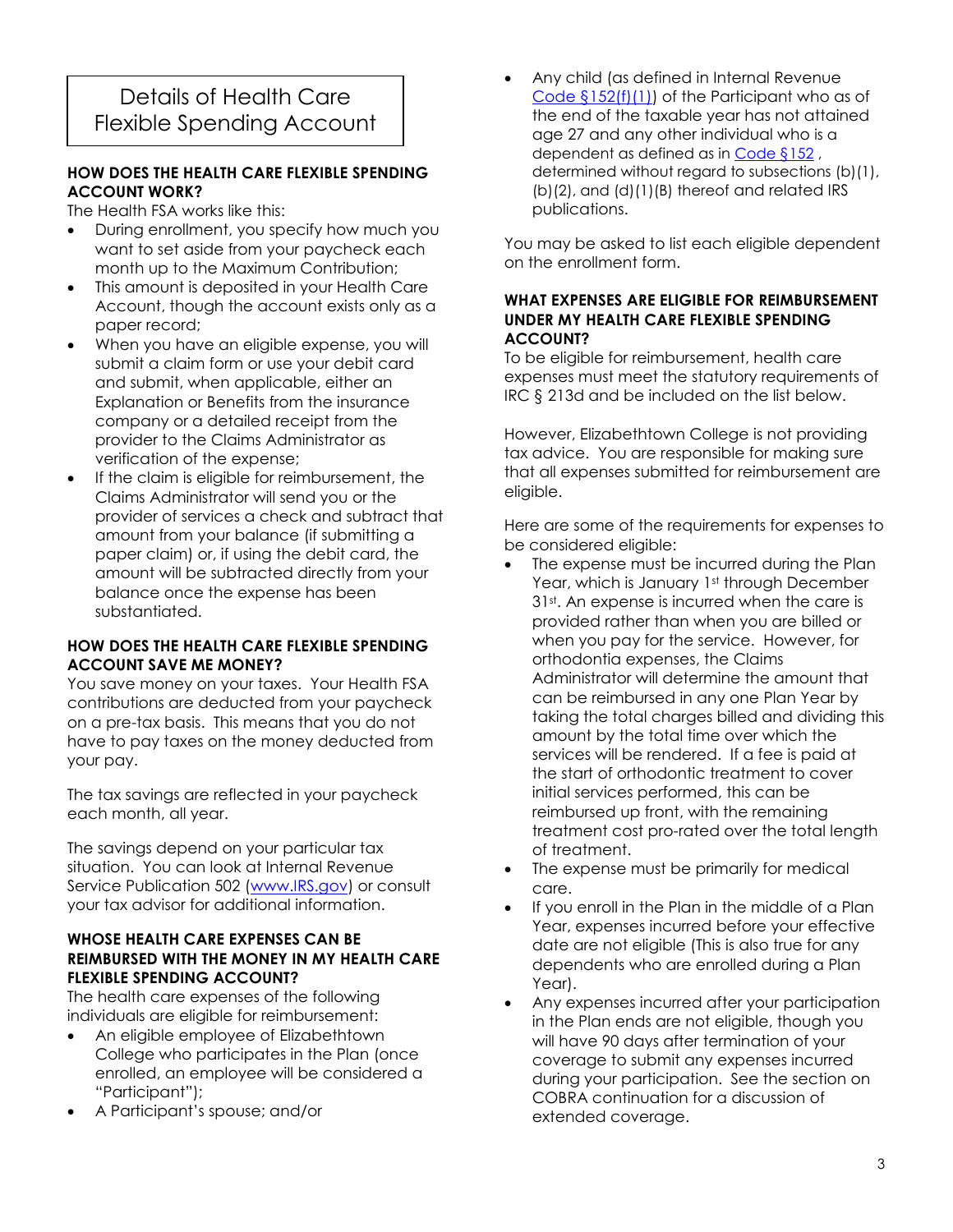The health care expense must not be eligible for reimbursement under any other health care plan.

Some expenses currently considered reimbursable by the IRS include:

- Prescription drugs, over-the-counter drugs, vaccines, doctor prescribed birth control pills;
- Services performed by medical doctors, dentists, eye doctors, chiropractors, osteopaths, podiatrists, dermatologists, psychologists and physical therapists;
- Medical treatment including alcohol and substance abuse, hospital services, lab fees, legal abortion, organ transplants, in-vitro fertilization, x-rays for medical reasons, sterilization, vasectomy, insulin treatment and well-baby care;
- Medical equipment such as hearing aids, eyeglasses, contact lenses, braces, crutches, artificial limb, abdominal supports, back supports and orthopedic shoes;
- Menstrual products (tampons, pads, liners, cups, sponges, etc.); and
- Ambulance service, transportation costs essential to medical care.

Items not covered under this plan include:

- Expenses reimbursed through any other insurance plan;
- Health care premiums; and
- Treatments or drugs for cosmetic purposes.

# Details of the DCAP

## **HOW DOES THE DCAP WORK?**

The DCAP works like this:

- During enrollment, you may specify how much you want to set aside from each paycheck up to the Maximum Contribution;
- This amount is withheld from your pay in equal installments;
- When you have an eligible expense, you will submit a claim form to the Claims Administrator, along with paperwork to substantiate the expense;
- The Claims Administrator will send you a reimbursement check to the extent that the claim has been substantiated and funds are available. The amount of funds available will be based on how much has been withheld from your pay and how much has been previously reimbursed.

# **HOW DOES THE DCAP SAVE ME MONEY?**

You save money on both federal income tax and FICA (Social Security) taxes by participating in the Plan. Your contributions to your DCAP are made on a pre-tax basis.

#### **WHOSE DEPENDENT CARE EXPENSES CAN BE REIMBURSED WITH THE MONEY IN MY DCAP?**

Each dependent, considered a qualifying dependent, for whom you incur reimbursable expenses must be:

- A person under age 13 for whom you are entitled to claim a dependency exemption on your federal income tax return (if you are a divorced parent, a child is your dependent if you have custody of the child, even if you are not entitled to claim the dependency exemption); or
- Your spouse or a person who is your dependent under federal tax law (whether or not you are entitled to claim the dependency), but only if he or she is physically or mentally incapable of self-care.

#### **WHAT EXPENSES ARE ELIGIBLE FOR REIMBURSEMENT UNDER MY DCAP?**

Dependent Care Expenses mean employmentrelated expenses incurred on behalf of any dependent under federal tax law who meets the requirements to be a qualifying dependent as described in this Summary Plan Description.

Dependent Care Expenses must also meet the following requirements:

- The expenses must be incurred after the date of election to receive Dependent Care benefits and during the Plan Year to which the election applies. A Dependent Care Expense is incurred when the service that gives rise to the expenses is provided, regardless of when the expenses is billed or paid. A childcare expense is not incurred until the end of the period for which you have paid.
- The expenses must have been incurred to enable you (and your spouse, if you are married) to be gainfully employed, which generally means working or looking for work. (Exception – if your spouse is not working or looking for work when the expenses are incurred, he or she must be a full-time student or physically or mentally incapable of selfcare).
- You (or you and your spouse together) are providing at least 50% of the cost of maintaining your household, and the expenses are incurred when at least one member of your household is a qualifying dependent.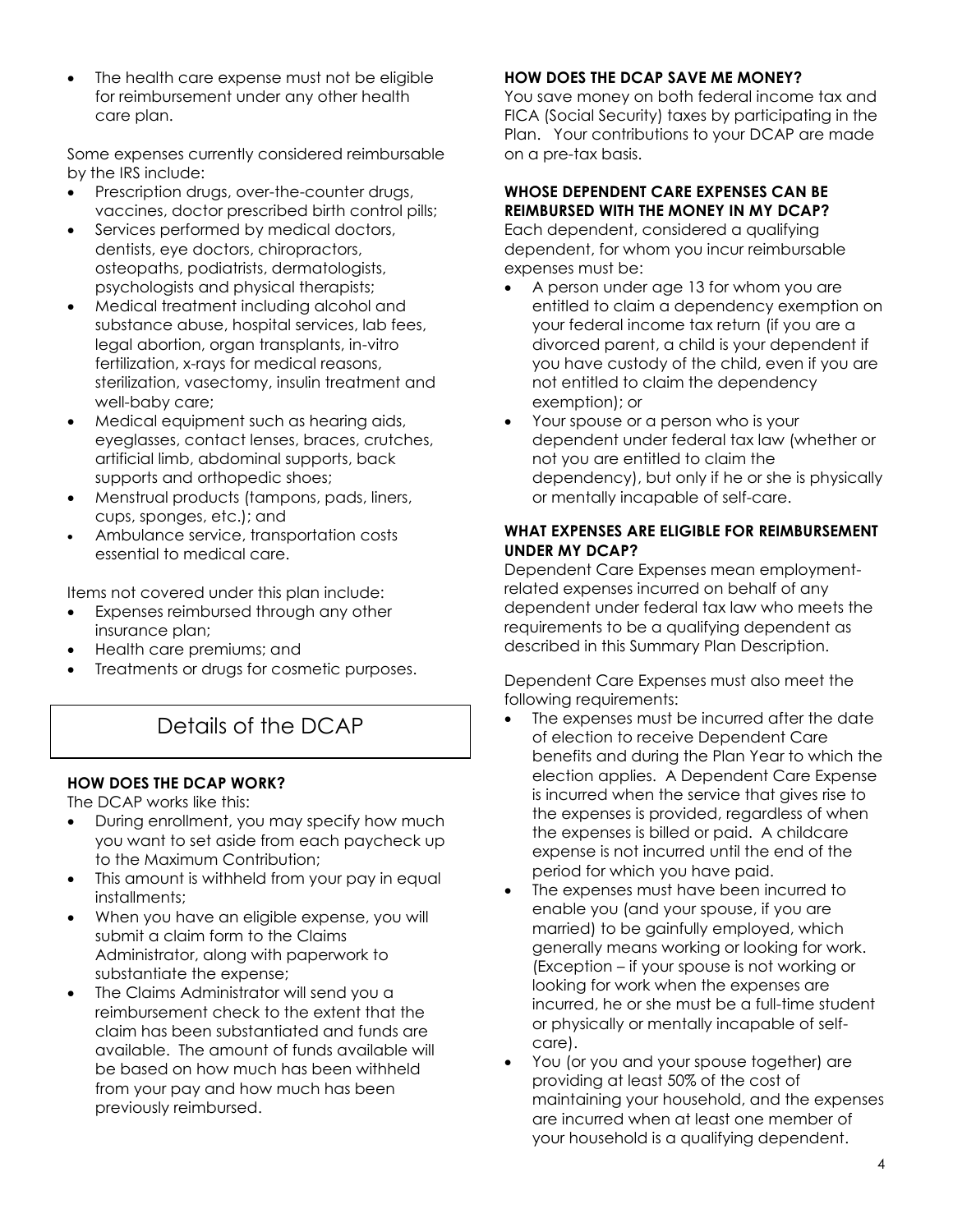- The expenses are incurred for the care of a qualifying dependent or for household services attributable in part to the care of a qualifying dependent.
- If the expenses are incurred for services outside your household, they are incurred for the care of (1) a person under age 13 who is your dependent under federal tax law; or (2) your spouse or a person who is your dependent under federal tax law and who is physically or mentally incapable or self-care, and regularly spends at least eight hours per day in your household. You must provide over 50% of the dependent's financial support.
- If the expenses are incurred for services provided by a dependent care facility, the center complies with all applicable state and local laws and regulations and is licensed to care for more than 6 children at a time.
- The person who provided care was not your spouse or a person for whom you are entitled to a personal exemption under Code § 151(c). If your child provided the care, he or she must be age 19 or older at the end of the year in which the expenses are incurred.
- The care cannot be provided at a nursing home facility.
- The expenses are not paid for services outside your household at a camp where the dependent stays overnight.

You can get more information about what items are and are not deductible Dependent Care Expenses in IRS Publication 503.

# Reimbursement Information

## **HOW DO I FILE CLAIMS FOR REIMBURSEMENT?**

You can get a copy of the claim forms from the Employer or Claims Administrator. The Claims Administrator may have additional rules that you will be required to follow when submitting a claim. You have until 90 days after the end of any Plan Year or within 90 days after termination of your participation to submit a claim.

For the Health FSA you must include a copy of the health plan Explanation of Benefits with your claim. If you did not submit the claim for reimbursement, you are permitted to submit a copy of a detailed bill or receipt. You will have access to the total amount that you elected for the Plan Year as soon as any eligible expenses are incurred.

For the DCAP, you must include written statements and/or bills from independent third parties stating that the dependent care expenses have been incurred, and the amount of such dependent care expenses, along with your claim form. You will be reimbursed for dependent care expenses only to the extent that you have the money available in your dependent care account.

Claims for both Accounts can be submitted up to 90 days after the end of the Plan Year – for expenses incurred during that Plan Year. Claims following termination of your participation in the Plan must be submitted within 90 days of termination.

You must certify on the claim form that your expenses are eligible under the Plan.

## **WHEN CAN I EXPECT MY REIMBURSEMENT?**

All claims will be processed and paid (if eligible under the Plan) within 30 days of receipt of a completed reimbursement form. However, the Claims Administrator may request a 15-day extension for matters beyond its control.

#### **WHAT HAPPENS IF MY CLAIM IS DENIED?**

If your claim is denied because it is incomplete, the Claims Administrator will provide you with a description of any additional material or information necessary and an explanation of why this material or information is necessary. This notice will be provided within 5 days of receipt of the claim.

After receipt of all the information needed to review a claim, if any claim for benefits under the Plan is wholly or partially denied, the Claims Administrator will give notice in writing of the denial within 30 days after the claim is filed. This notice will include the following information:

- The specific reason or reasons for the denial;
- Specific reference to the Plan provision, internal rule, guideline, protocol or similar criteria on which the denial is based;
- An explanation that a full and fair review by a claim review committee of the decision denying the claim may be requested within 180 days after the notice of denial has been received.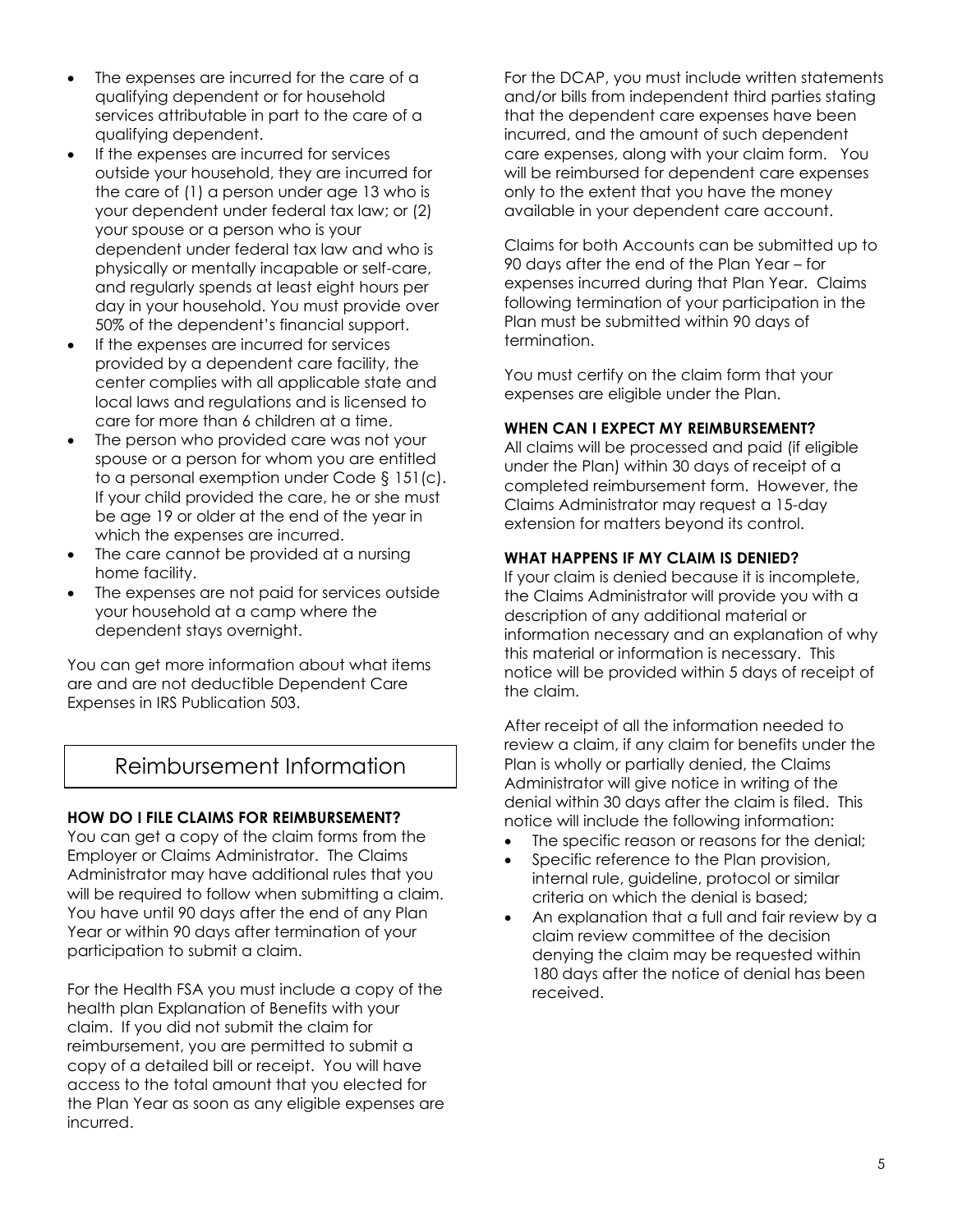If you request a review of the claim denial, you may review pertinent documents and submit issues and comments in writing. The decision of the Claims Administrator on review will be made promptly, but not later than 30 days after receipt of the request for review, unless special circumstances require an extension of time for processing. The decision on review will be made in writing and will include specific reasons for the denial, written in a manner that you can understand and will include references to the Plan provisions on which the denial is based.

For the calendar year 2020, appeals are paused beginning March 1, 2020 and will continue starting sixty (60) days after the national emergency status is lifted.

#### **IF THE CLAIMS ADMINISTRATOR APPROVES AND PAYS MY CLAIM DOES THIS MEAN THAT THE AMOUNT OF THE CLAIM IS NOT SUBJECT TO TAXATION?**

No. It is your responsibility to make sure that expenses you submit for reimbursement are eligible under the IRS regulations. You are responsible for taxes and penalties associated with any ineligible expenses if the IRS audits you.

# Other Information

#### **WHAT HAPPENS TO MY ACCOUNT BALANCES IF I LOSE COVERAGE UNDER THE PLAN?**

If you lose coverage under the Plan, you will lose any amount remaining in your Health FSA and DCAP, except for any money that is reimbursed for a claim that is submitted within 90 days of termination, but which was incurred while you were still covered by the Plan. If you resume employment with Elizabethtown College within 30 days, your Plan elections will be automatically reinstated.

#### **WHAT HAPPENS TO MY ACCOUNT BALANCES IF I AM DISABLED AND/OR ON A LEAVE OF ABSENCE?**

If you are not working for a period of time, your account will remain in force, but you will need to continue to pay your contributions, either on a post tax basis or on a pre-tax basis prior to or after the leave. You will need to determine how you will make these payments prior to the leave.

If you take a paid leave of absence, your contributions will continue to be made to the plan.

#### **WHAT HAPPENS TO MY ACCOUNT BALANCES IF I DIE?**

If you die while you are actively employed, your spouse or estate can file claims for eligible expenses incurred while you were still alive. Your spouse and dependents will also have the opportunity to elect COBRA for the Health FSA as described below. Claims can be submitted until 90 days after the end of the Plan Year in which you die.

#### **CAN I ELECT COBRA IF I LOSE COVERAGE UNDER THIS PLAN?**

You may elect to continue your coverage under the Health FSA up until the end of the current Plan Year after you are no longer employed by Elizabethtown College or otherwise lose coverage because of a "qualifying event". You will need to follow the procedures set forth in the Notice that you will receive when your participation ends. Coverage will continue only if you make direct, after-tax payments to your Health FSA through the end of the Plan Year.

Qualifying events include termination of employment, reduction in hours, divorce, death, or a child ceasing to meet the definition of dependent. A Participant or dependent who is covered under the Plan must notify the Administrator of any divorce, legal separation, or a child ceasing to be considered a Dependent under the Plan within 60 days after the event. This notice must be in writing and addressed to the Administrator. In addition, if a second qualifying event occurs during COBRA continuation coverage or if the former Employee becomes entitled to Medicare or dies during the COBRA coverage, the Participant or Dependent must notify the Administrator. Finally, a Participant must notify the Administrator of the start or end of any disability that is determined under the Social Security Act to be a covered disability. The Administrator will provide Participants and Dependents with the forms needed to make the required notifications.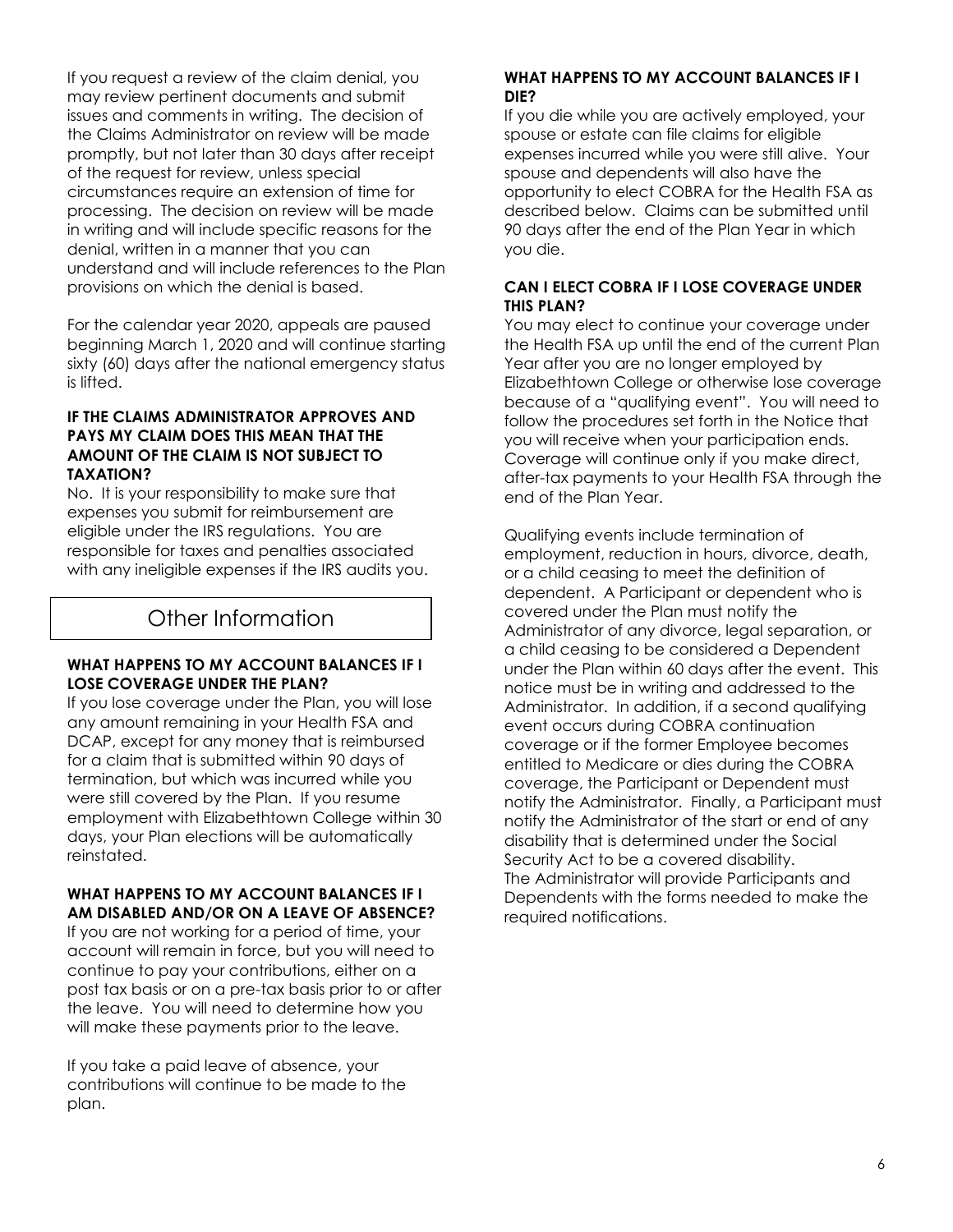Any notice described in the above paragraph must be provided in writing to the Administrator within 60 days of the occurrence of the applicable event (except that if there is a change in the Participant's disability status, notice must be given within 30 days). If the Participant or dependent fails to provide notice within the required time period, he or she may no longer be eligible for COBRA continuation coverage. In this event, the Administrator may send Notice of Unavailability of COBRA Coverage upon receipt of the late notice.

If you have any questions about your COBRA rights, please read the COBRA notice, which has been provided to you and your spouse (if covered) at the time of your enrollment in the Plan. You can contact the Administrator if you need another copy.

#### **HOW LONG WILL THE PLAN REMAIN IN EFFECT?**

Although the Employer expects to maintain the Plan indefinitely, it has the right to amend or terminate all or any part of the Plan at any time for any reason. It is also possible that future changes in state or federal tax law may require that the Plan be amended accordingly.

#### **WHAT IF I HAVE A PROBLEM OR QUESTION?**

If you have a question or problem, please call the Employer at (717) 361-1406. You can also request a copy of the Plan Document which contains more information about the Plan.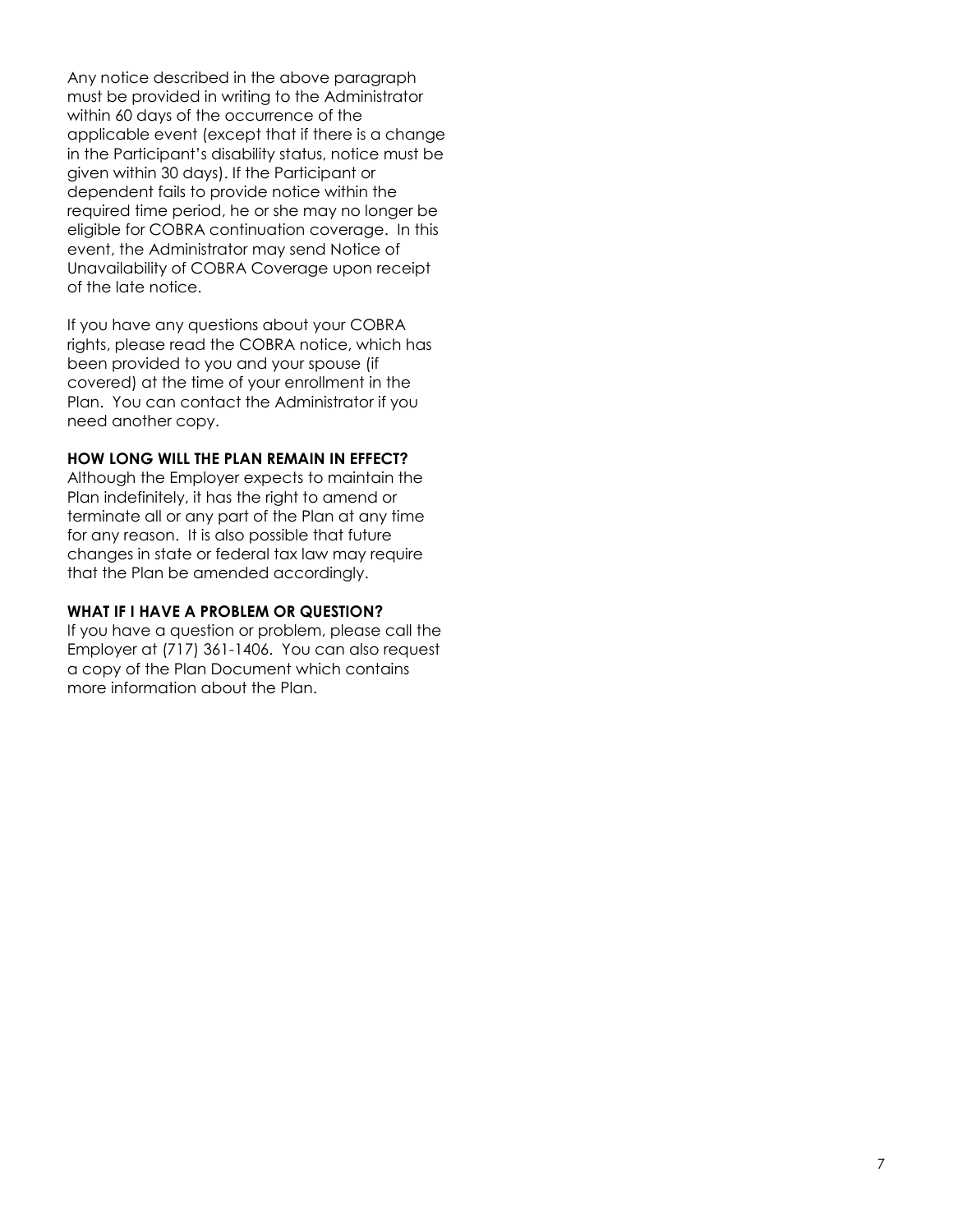# **Supplemental Plan Information**:

| <b>Plan Name:</b>                                                                     | Elizabethtown College Benefit Welfare Plan                                                                                 |
|---------------------------------------------------------------------------------------|----------------------------------------------------------------------------------------------------------------------------|
| <b>Type of Plan:</b>                                                                  | Cafeteria benefit plan                                                                                                     |
| <b>Plan Year:</b>                                                                     | January 1st - December 31st                                                                                                |
| <b>Grace Period:</b>                                                                  | None                                                                                                                       |
| <b>Carry-forward Amount:</b>                                                          | \$570 for Health FSA only                                                                                                  |
| <b>Plan Number:</b>                                                                   | 501                                                                                                                        |
| <b>Effective Date:</b>                                                                | January 1, 1992; The Plan has been amended and restated as of<br>January 1, 2022                                           |
| <b>Plan Sponsor:</b>                                                                  | Elizabethtown College<br>One Alpha Drive<br>Elizabethtown, PA 17022<br>$(717)$ 361-1406                                    |
| <b>Name and Address of</b><br><b>Other Participating</b><br><b>Related Employers:</b> | None                                                                                                                       |
| <b>Plan Sponsor's Employer</b><br><b>Identification number:</b>                       | 23-1352632                                                                                                                 |
| <b>Plan Administrator:</b>                                                            | Elizabethtown College<br>One Alpha Drive<br>Elizabethtown, PA 17022<br>$(717)$ 361-1406                                    |
| <b>Claims Administrator</b>                                                           | <b>Benecon CDH Services</b><br>P.O. Box 5406<br>Lancaster, PA 17606-5406<br>(833) 738-6729                                 |
| <b>Named Fiduciary:</b>                                                               | Elizabethtown College<br>One Alpha Drive<br>Elizabethtown, PA 17022<br>Attention: Richelyn Penn Mekile<br>$(717)$ 361-1406 |
| <b>Agent for Service of Legal</b><br>Process:                                         | Elizabethtown College<br>One Alpha Drive<br>Elizabethtown, PA 17022<br>Attention: Richelyn Penn Mekile<br>$(717)$ 361-1406 |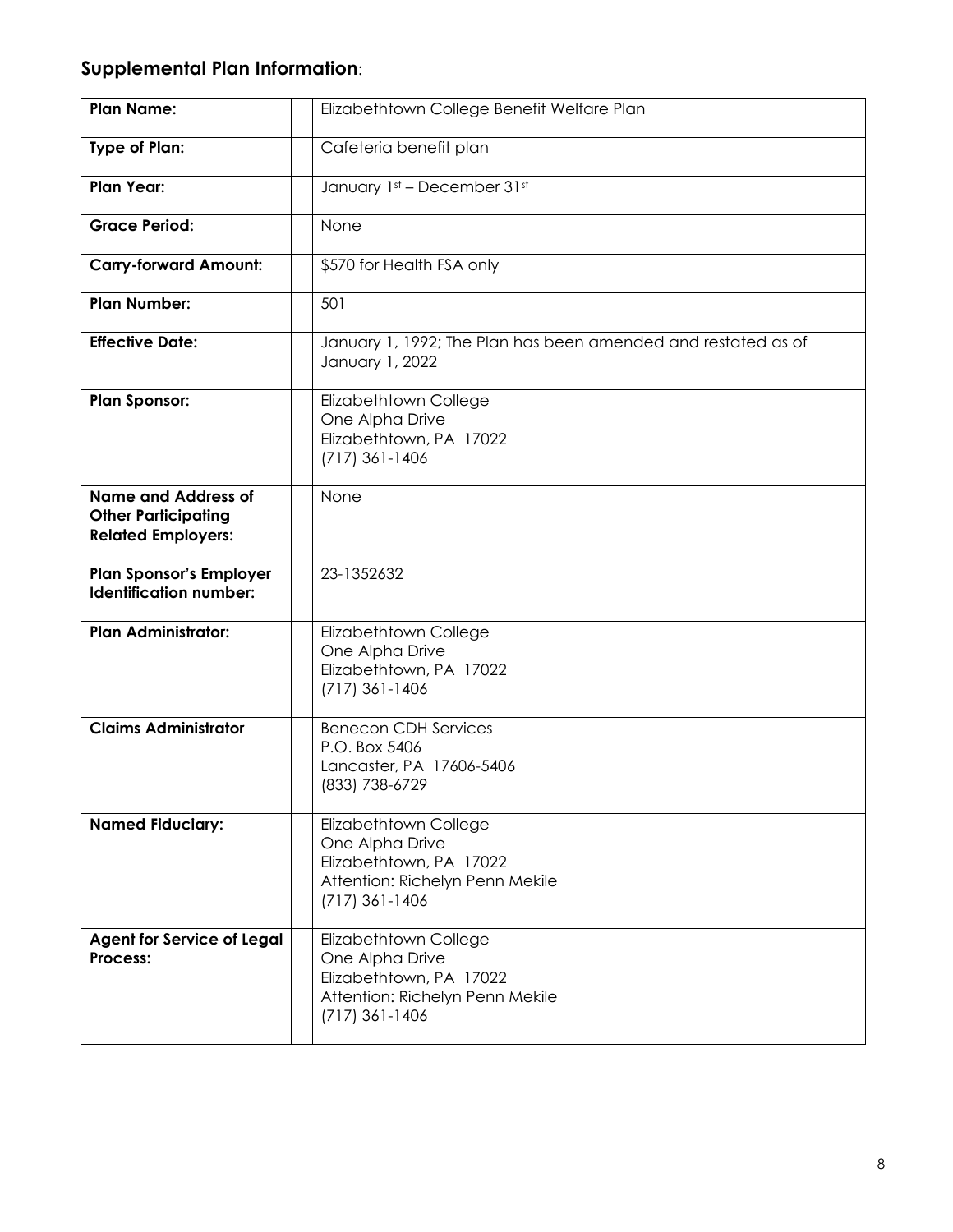# **Statement of ERISA Rights**

As a Participant in the Plan you are entitled to certain rights and protections under the Employee Retirement Income Security Act of 1974 (ERISA). ERISA provides that all plan participants are entitled to:

#### **Receive Information about the Plan and its Benefits**

You are entitled to examine, without charge, at the Plan Administrator's office, and at other specified locations, all documents governing the Plan, including any insurance contracts, and if there are 100 or more participants, a copy of the latest annual report (Form 5500 Series) filed by the Plan with the U.S. Department of Labor and available at the Public Disclosure Room of the Employee Benefits Security Administration.

You are entitled to obtain, upon written request to the Plan Administrator, copies of documents governing the operation of the Plan, including insurance contracts and collective bargaining agreements (if any), any updated summary plan description and, if there are 100 or more Participants, a copy of the latest annual report (Form 5500 Series). The Plan Administrator may make a reasonable charge for the copies.

If there are more than 100 Participants in the Plan, you are entitled to receive a summary of the Plan's annual financial report. The Plan Administrator is required by law to furnish each Participant with a copy of this summary annual report.

#### **Continue Group Health Plan Coverage**

During any plan year in which the Employer is subject to COBRA, you are entitled to continue health care coverage for yourself, spouse or dependents if there is a loss of coverage under the Plan as a result of a qualifying event. You or your dependents may have to pay for such coverage. You are also entitled to review this summary plan description and the documents governing your COBRA continuation coverage rights.

#### **Prudent Actions by Plan Fiduciaries**

In addition to creating rights for Plan participants, ERISA imposes duties upon the people who are responsible for the operation of the employee benefit Plan. The people who operate the Plan, called "fiduciaries" of the Plan, have a duty to do so prudently in the interest of you and other plan participants and beneficiaries. No one, including your Employer, your union (if any), or any other person, may fire you or otherwise discriminate against you in any way to prevent you from obtaining a welfare benefit or exercising your rights under ERISA.

## **Enforce Participant's Rights**

If your claim for a welfare benefit is denied or ignored, in whole or in part, you have a right to know why this was done, to obtain copies of documents relating to the decision without charge, and to appeal any denial, all within certain time schedules.

Under ERISA, there are steps you can take to enforce the above rights. For instance, if you request a copy of Plan documents from the Plan and do not receive them within 30 days, you may file suit in federal court. In such a case, the court may require the Plan Administrator to provide the materials and pay you up to \$110 a day until you receive the materials, unless the materials were not sent because of reasons beyond the control of the Plan Administrator. If you have a claim for benefits that is denied or ignored, in whole or in part, you may file suit in a state or federal court. In addition, if you disagree with the Plan's decision or lack thereof concerning the qualified status of a medical child support order, you may file suit in federal court. If it should happen that Plan fiduciaries misuse the Plan's money, or if you are discriminated against for asserting your rights, you may seek assistance from the U.S. Department of Labor, or you may file suit in federal court. The court shall decide who should pay court costs and legal fees. If you are successful, the court may order the person you have sued to pay these costs and fees. If you lose, the court may order you to pay these costs and fees, for example, if it finds your claim is frivolous.